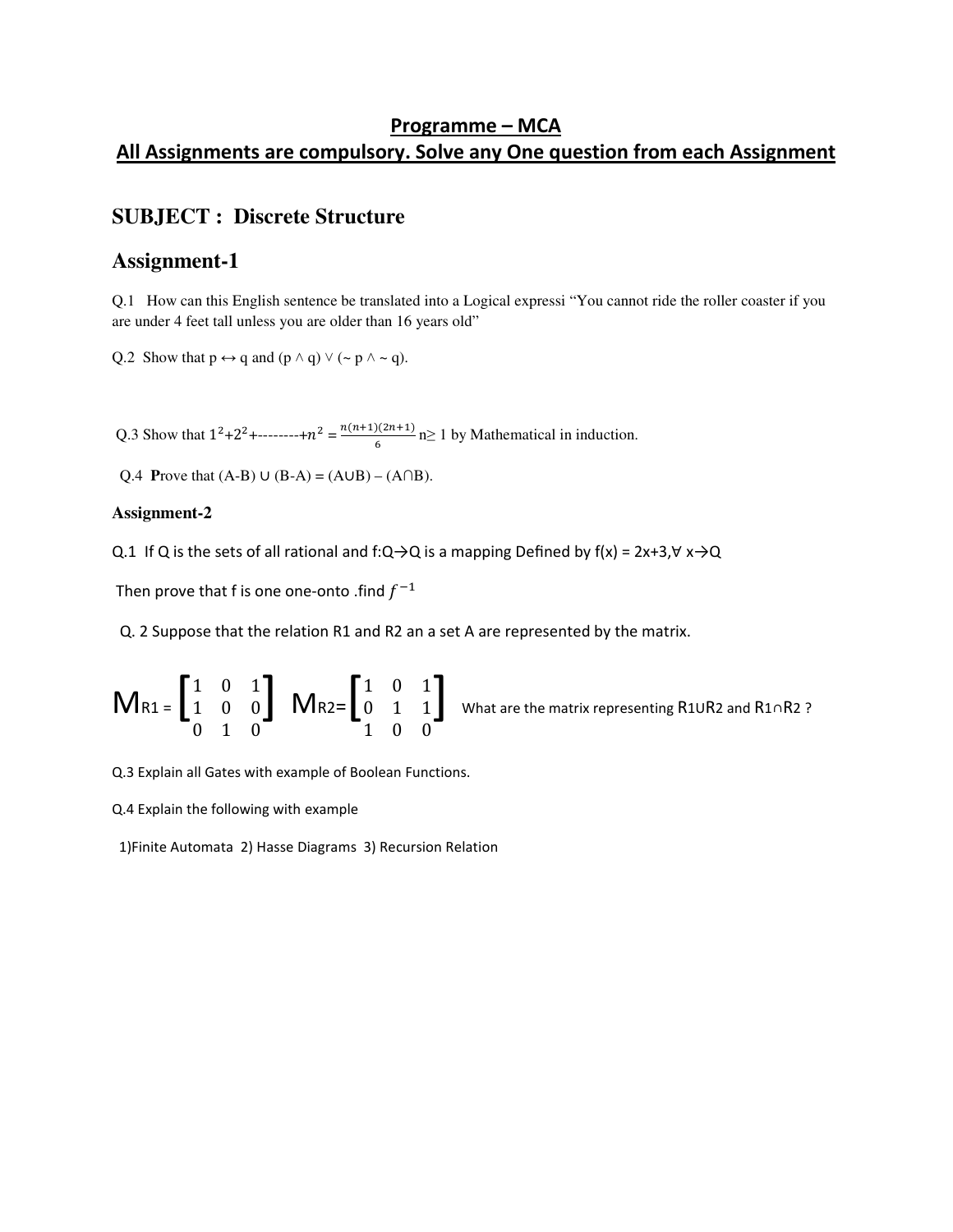## **SUBJECT :** Database Management Systems

### Assignment No 1

- 1. Define database. Explain the advantages of database over traditional file processing system
- 2. Compare Hierarchical, Network and Relational Data models with its merits and demerits.
- 3. Explain the process of Normalization with an example.
- 4. Explain hashing technique in detail

#### Assignment No 2

- 1. Explain the various deadlock prevention techniques in detail.
- 2. Explain the Shadow Paging Recovery Mechanism with an example
- 3. What are the roles and responsibilities of Database Administrator?
- 4. Write Short notes on:
	- a. Distributed Database
	- b. Data Warehouse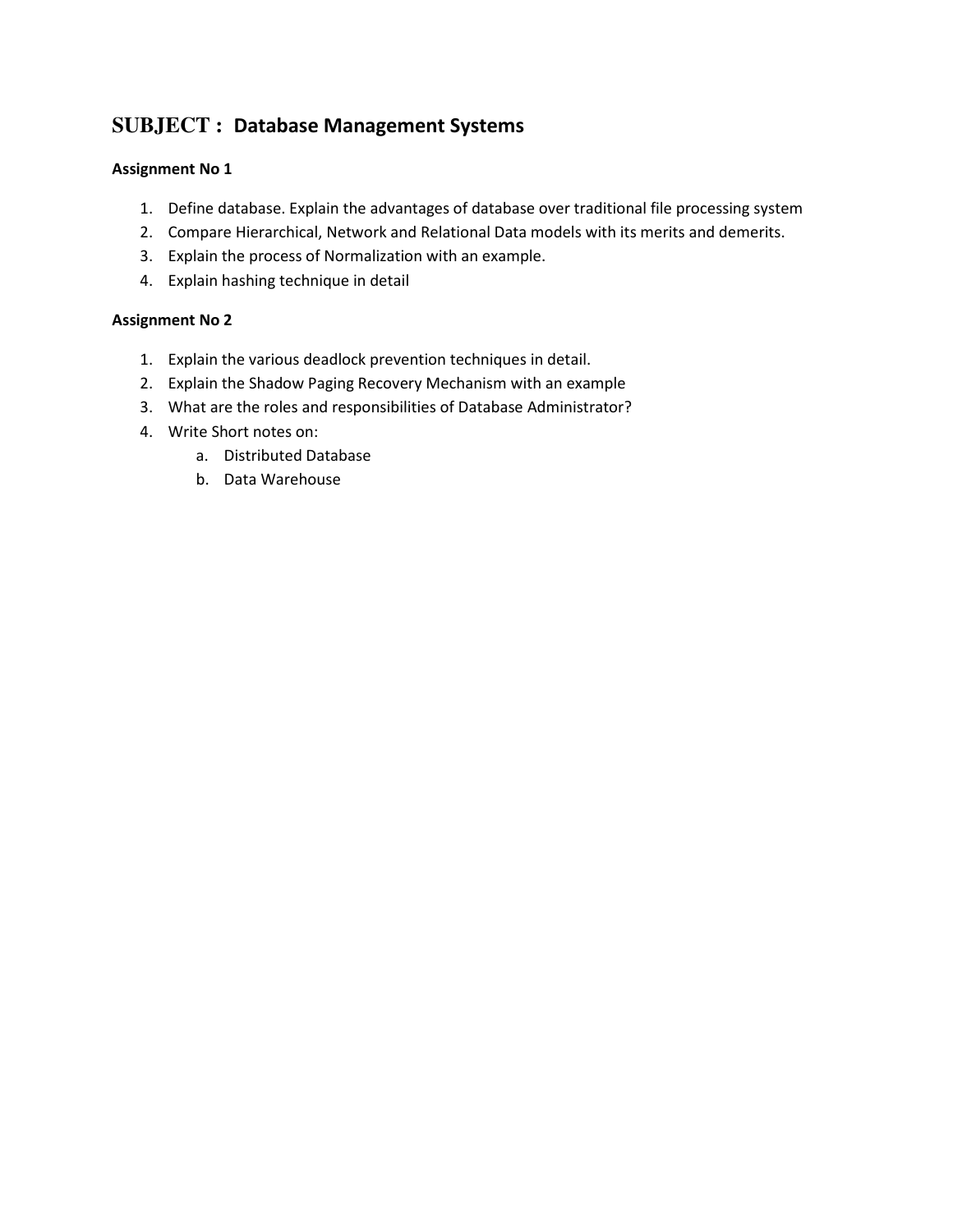### **SUBJECT :** Website Development

### Assignment 1

- Q. 1 Explain syntax and functionality of following HTML tags with proper example.
	- i) Body
	- ii) Anchor
	- iii) Image
	- iv) List
- Q.2 Explain the following terms:
	- i) Web server
	- ii)Web-browser
- Q.3 Write a short note on 'Frames'.
- Q.4 How to create table using HTML? Explain different attributes which give effects to it.

### **SUBJECT :** Website Development

### Assignment 2

- Q. 1 Explain different objects of HTML forms.
- Q.2 What are the advantages of JavaScript.
- Q.3 Explain various types of arrays in PHP.
- Q.4 Explain any five built in functions used in PHP.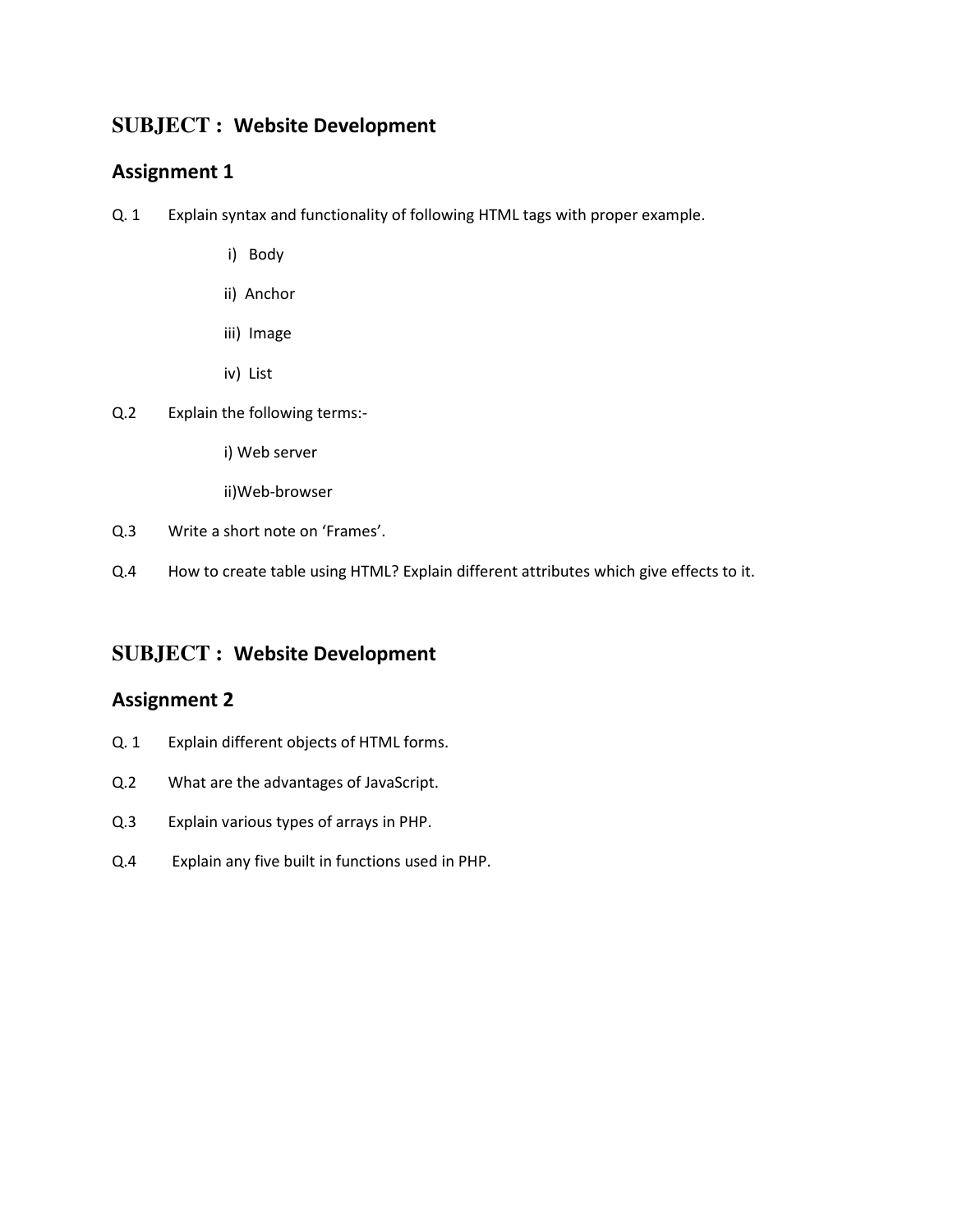# **SUBJECT : C Programming**

## **Assignment-1**

- Q.1 Explain data types in C.
- Q.2 Explain control statement in C with suitable example.
- Q.3 Explain looping statement with example in C.
- Q.4 What is function? Explain types of function.
- Q.5 what is recursion? Explain with example.

## **Assignment-2**

- Q.1What is array? Explain types of arrays.
- Q.2 Explain string functions with examples.
- Q.3 Explain structure with example.
- Q.4What is union? Differentiate between structure and union.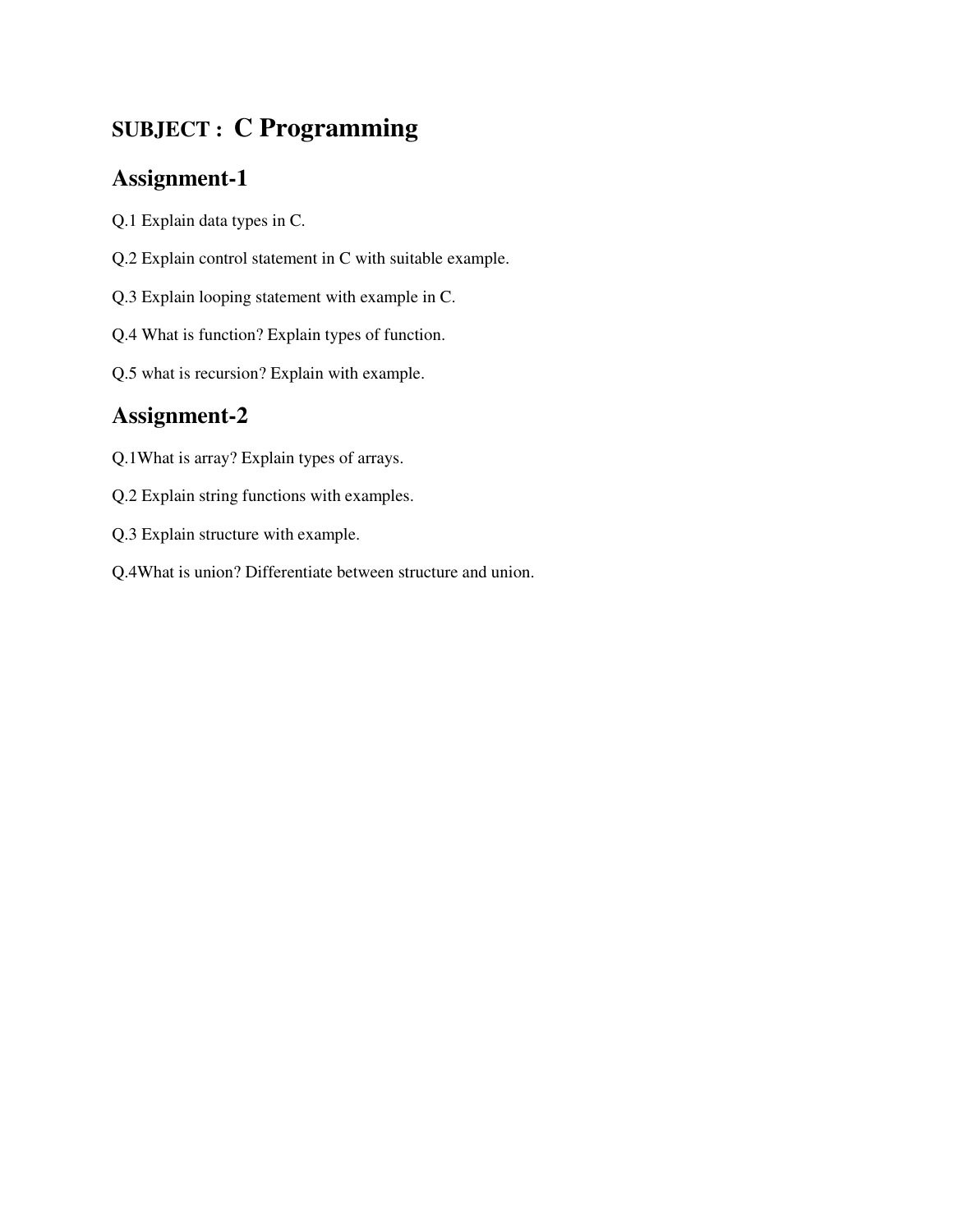# **SUBJECT : Computer Organization and Architecture**

### **Assignment-1**

Q.1) What is computer? Explain the various components of computer with diagram and the functions of the components.

Q.2) What is micro operation? Discuss types of micro operations with examples.

Q.3) Describe in brief various addressing modes.

### **Assignment-2**

Q.1)What is combinational circuits? Describe the working of combinational circuits. Q.2)What is stack? State and explain the operations of stack.

Q.3) Write notes on a. DMA b. Parallel processing c. Hacking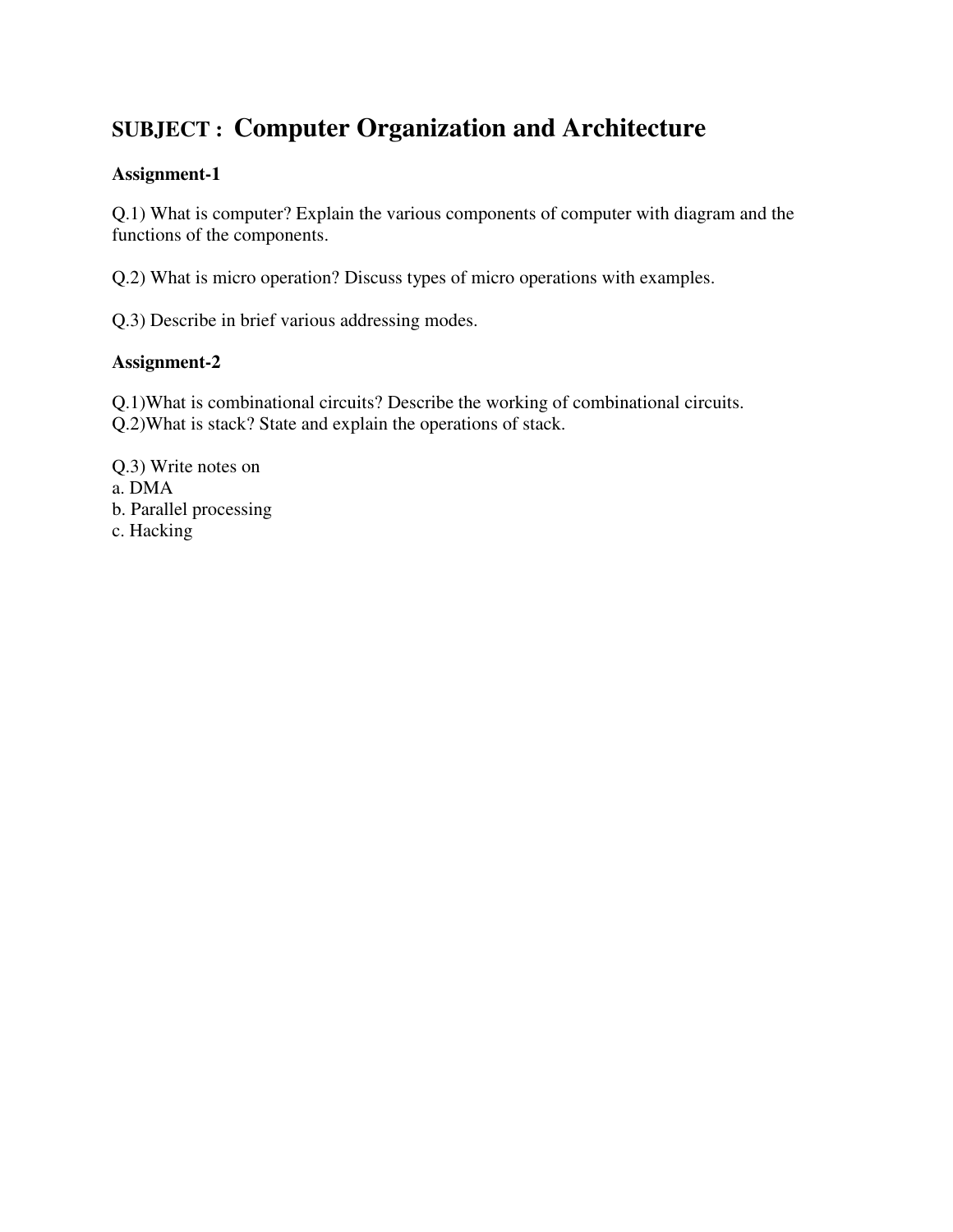## **SUBJECT : Management Functions**

#### **Assignment-I**

- Q1) Define management. Explain in detail functions of management?
- Q2) Explain the contribution made by Henry Fayol in the field of management and administration?
- Q3) Define organizing. What are its benefits? Explain in detail its process.
- Q4) Define employee retention. What are different employee retention strategies?

### **Assignment-II**

- Q1)What is delegation of authority? What are the various elements involved in delegation process?
- Q2) Define manpower planning. Explain in detail steps in manpower planning?
- Q3) Define decision making. Explain in detail different methods of decision making under different conditions.
- Q4. Define leadership. What are qualities of good leader?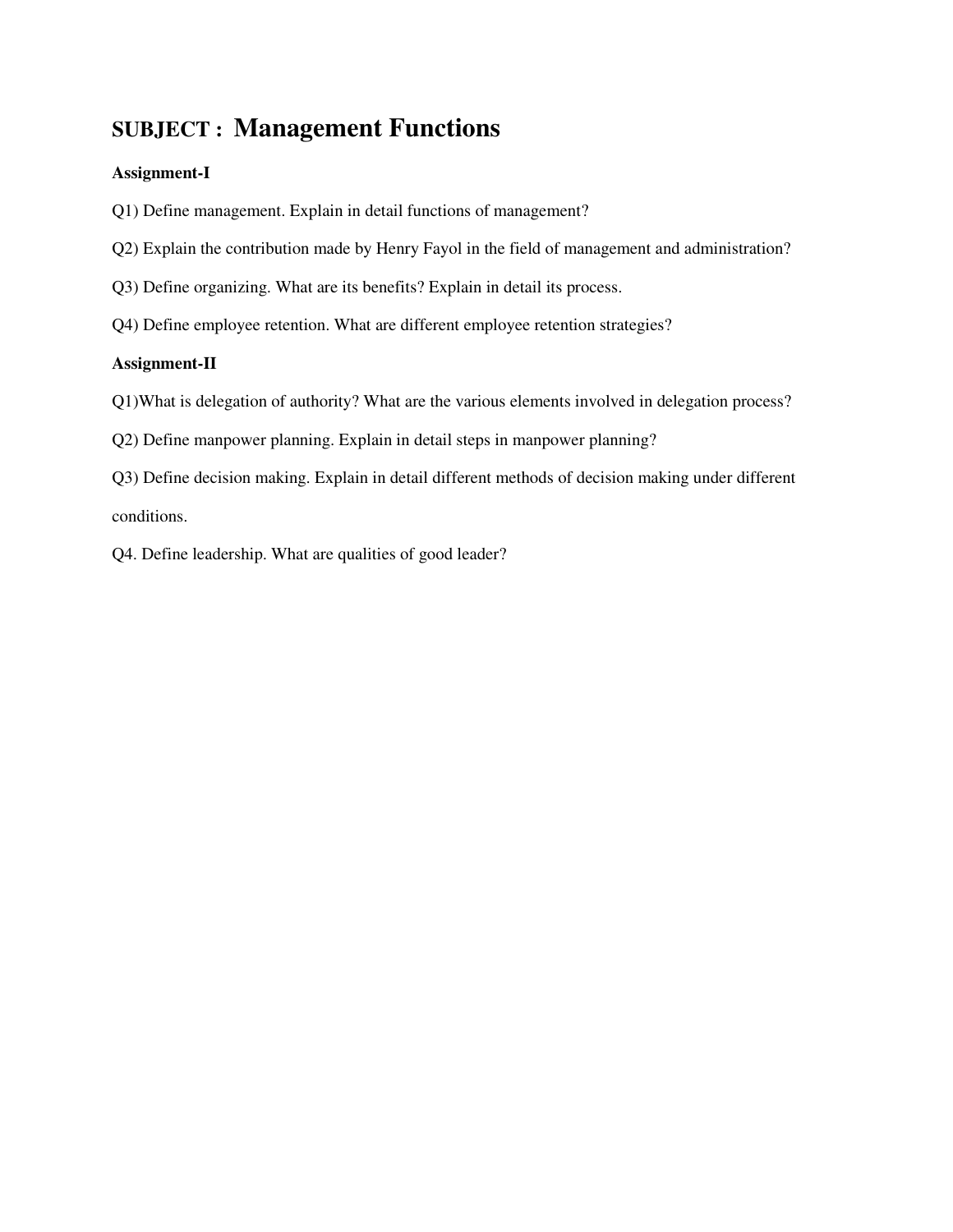## **SUBJECT : C Lab**

# **Assignment-1**

- 1. Write a C program to perform arithmetic operations
- 2. Write a C program to display factorial of a given number.
- 3. Write a C program to calculate  $a^b$ , where a and b are entered through the keyboard.
- 4. Write a C program to calculate electricity-bill for a customer, where unit details are entered through the keyboard.
- 5. Write a C program to check whether a given number is prime or not.
- 6. Write a C program to check whether a given number is Armstrong number or not.
- 7. Write a C program to display sum of digits of given integer number.

## **Assignment-2**

1.Write a C program to demonstrate use of any five string functions.

2.Write a C program using function Swap() to interchange the values of two variables

3.Write a program to display the following pattern:

 \* \* \* \* \* \* \* \* \* \* \* \* \* \* \*

4.Write a menu driven program to calculate Area of

- 1) circle
- 2) triangle
- 3) square
- 4) rectangle

5.Write a program to sort elements stored in an array.

6.Write a program to perform following operations on a matrix; addition, subtraction

7.Write a C program using structure to demonstrate mark sheet application.